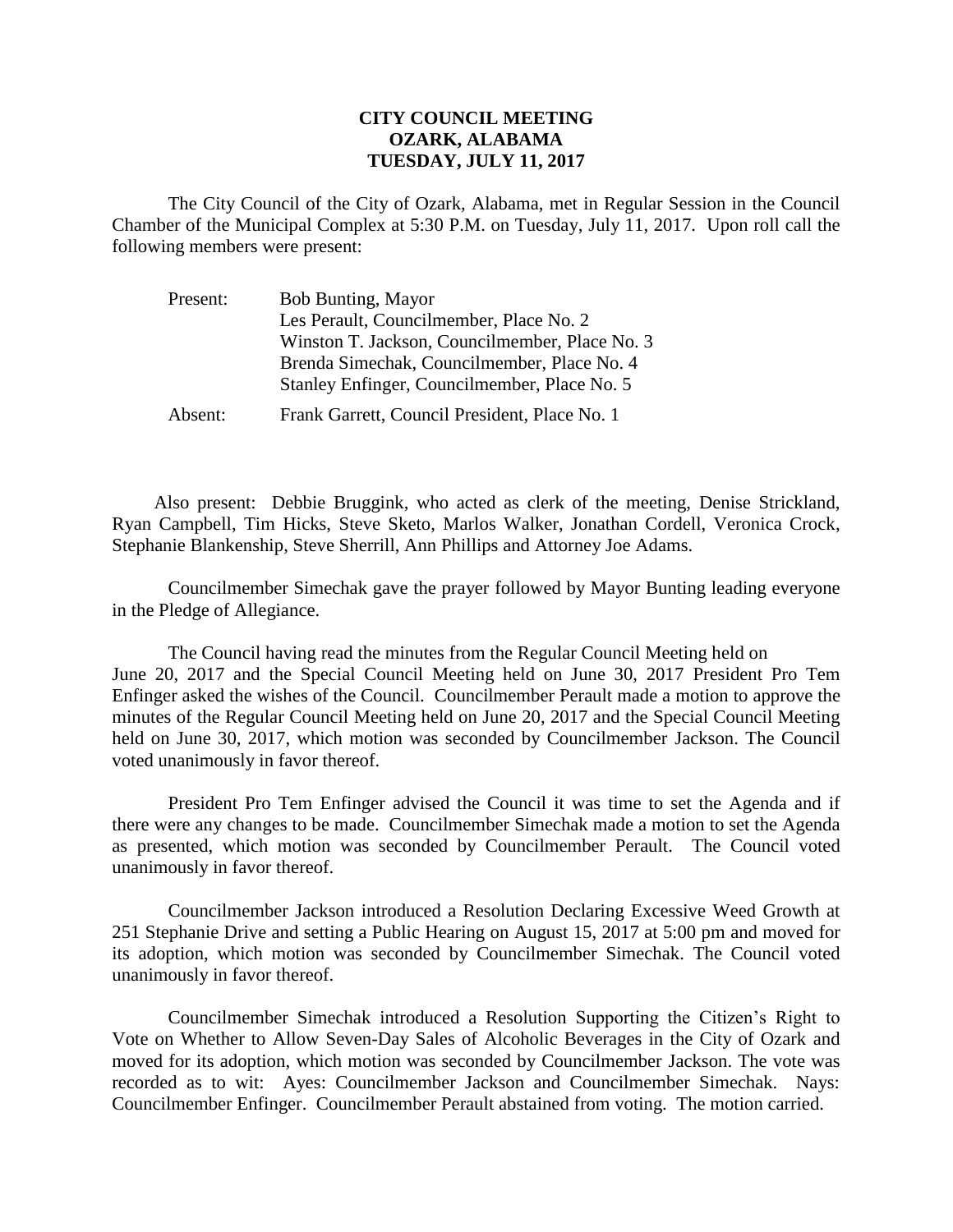Page 2 July 11, 2017

Councilmember Jackson made a motion to approve a Lease Agreement with 3G's Transport Inc. at the Ozark Technology Center beginning July 15, 2017 and ending June 30, 2018 in the amount of \$1872.00 paid at a rate of \$156.00 a month for 12 months and moved for its adoption, which motion was seconded by Councilmember Perault. The Council voted unanimously in favor thereof

Councilmember Simechak made a motion to approve Solicitation of Bids on the 2017 Street Resurfacing Project, which motion was seconded by Councilmember Jackson. The Council voted unanimously in favor thereof.

Councilmember Perault made a motion to approve the request from the Ozark Heritage Association for renovations to the Holman House with funding provided by the Association, which motion was seconded by Councilmember Jackson. The Council voted unanimously in favor thereof.

Councilmember Jackson made a motion to authorize the Mayor to Execute an Agreement for Professional Airport Services – Airport Layout Plan Update with Barge, Waggoner, Sumner and Cannon, Inc. on Airport Improvement Project NO. 3-01-0056-0018-2017, which motion was seconded by Councilmember Perault. The Council voted unanimously if favor thereof.

Councilmember Simechak made a motion to approve the recommendation to deny a request for a Snow Cone Shack Concession at Kid Zone Splash Pad, which motion was seconded by Councilmember Perault. The Council voted unanimously if favor thereof.

Councilmember Simechak made a motion to approve the second reading of Application 010 Lounge Retail Liquor – JTs Place LLC; 193 Campus Drive, Ozark, AL 36360. Owner: John Thomas Houck, 402 County Road 13, Ozark, Al 36360, which motion was seconded by Councilmember Jackson. The Council voted unanimously in favor thereof.

Councilmember Simechak made a motion to set a Working City Council Meeting on Monday, July 31, 2017 at 5:30 PM to discuss the Fiscal Year 2017-18 Budget, which motion was seconded by Councilmember Perault. The Council voted unanimously in favor thereof.

Councilmember Simechak made a motion to go into Executive Session to discuss Good Name and Character and Economic Development, which motion was seconded by Councilmember Perault. The Council voted unanimously in favor thereof.

Councilmember Simechak made a motion to come out of Executive Session, which motion was seconded by Councilmember Perault. The Council voted unanimously in favor thereof.